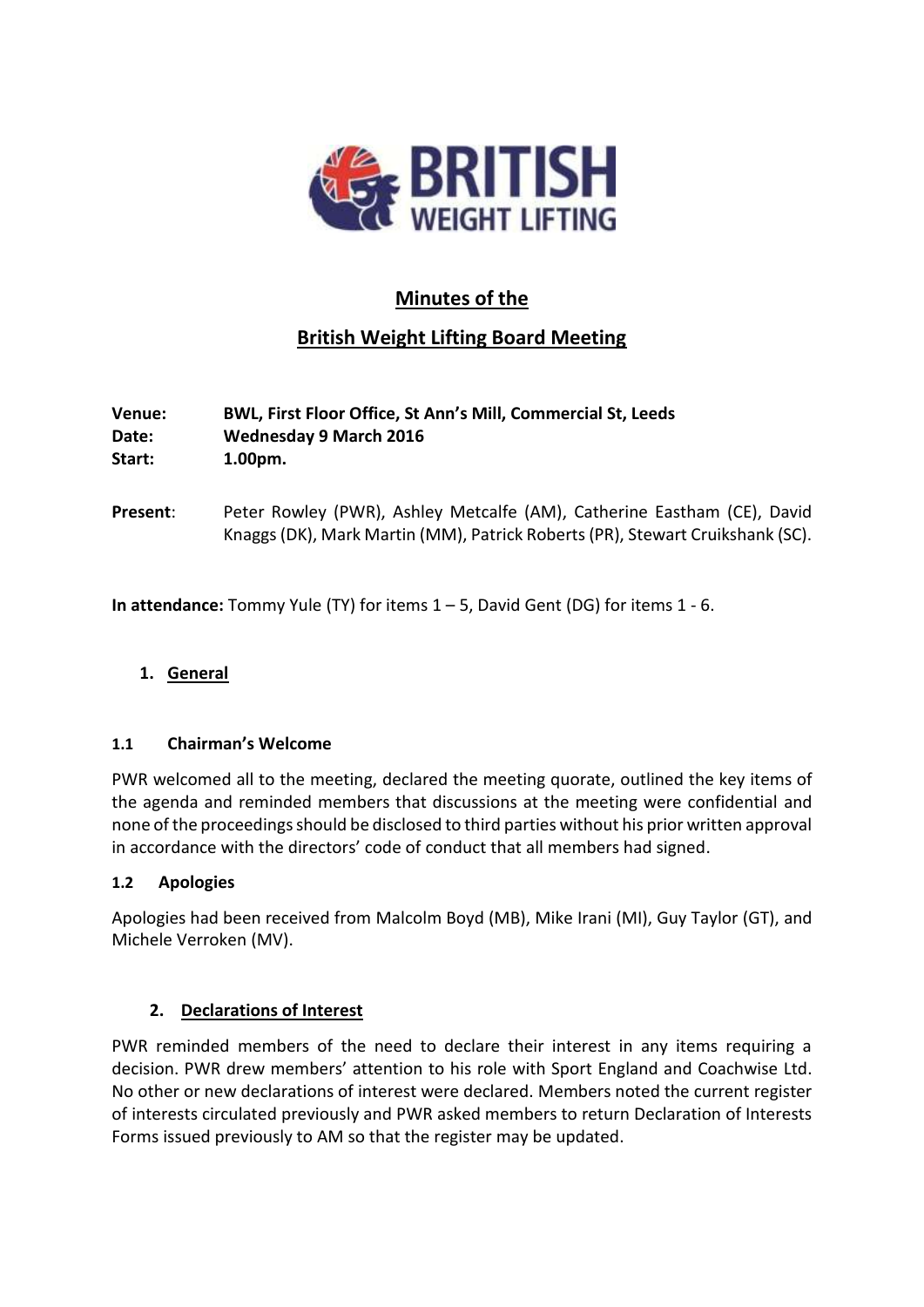## **3. Minutes of the previous meeting and matters arising**

The minutes of the Board meeting held on 9 December 2015 circulated previously were agreed as read.

PWR informed members that holding an open forum during the British Championships seemed impractical. The possibility of holding the AGM in September following a board meeting was still being considered. Members noted that the company had registered for VAT with effect from 1 January 2016. There were no matters arising not appearing elsewhere on the agenda.

## **4. Decisions taken outside the Board Meeting**

Members noted the approval of the BWL Privacy policy electronically. AM thanked all those who had responded, particularly DK.

## **5. Performance and UK Sport update**

TY presented upon Olympic qualification and the athletes selected for the European Championships (the final Rio qualifier); Paralympic qualification, for which 3 athletes had qualified and the possibility of a 4<sup>th</sup>; the annual review by and submission to UK Sport of our strategy for Tokyo 2020 by 14 March and the indicative funding award, for which AM tabled an executive summary **which was approved**; development and talent identification, part of which was the establishment of a National Youth Squad; and the Final Year (2016/17) World Class Programme budget summary.

TY also responded to various observations and questions from board members, including those raised on behalf of GT by PWR.

TY left the meeting.

## **6. Sport Development, Coach Education and Sport England Review**

DG informed board members upon sport development, in particular the work of the Regional Development Officers; the positive response to the TCRR launch; the English and National Age Group Championships; the inclusion of weight lifting in the AfPE Guide and partnerships with AoC and DoE; the continuing progress and popularity of Reebok Archon; the final testing and the imminent launch of Sport 80, the new membership provider; the launch of our crowdfunding initiative with Sponsorise; and continuing membership growth.

DG also updated the board on a successful annual review by Sport England; positive Active People Survey results; DCMS' "Sporting Future" Strategy document and the possible implications of Sport England's emerging strategy; market mapping; substantial progress in coaching education (achievement of the 2015/2016 income target with income 11% up on the previous year); substantial increases in the numbers of tutors and delivery centres; agreements with overseas centres in the Middle East, Eire, Hong Kong and Singapore; the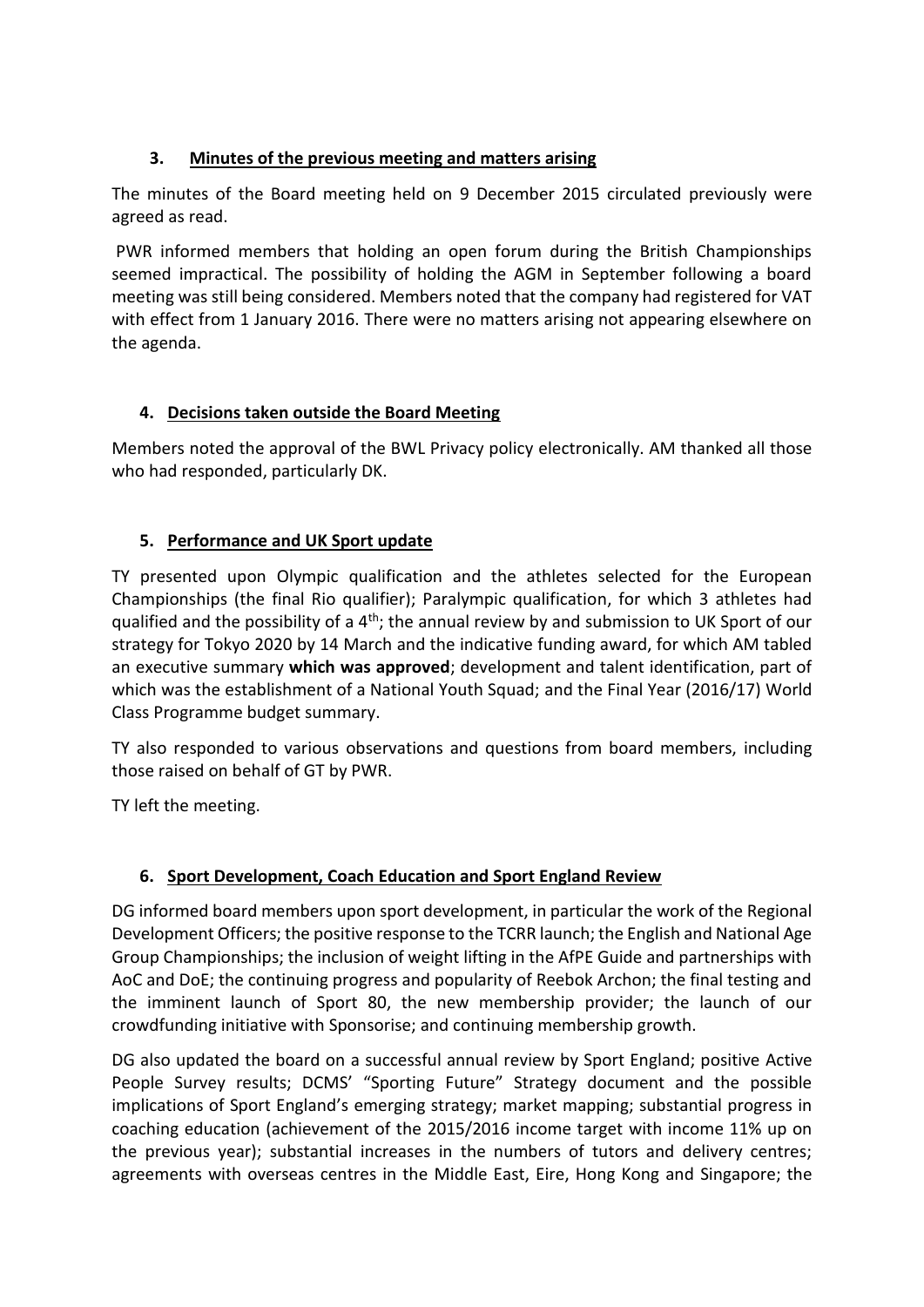collaborative work with other NGBs; REPs recognition of courses; the increasing volumes of new learners; and the development of new qualifications, including the development of Weight Lifting Learning and the education pathway.

Thereafter, DG focussed upon coach education, in particular the bridging course and generally positive response, including UKCC endorsement but noting some adverse comment on social media; the impending course for Technical Officials; the OCR awards; development of new products with SCUK; and developing relationship with the Prisons Service, private deliverers and the Armed Forces.

DG informed members that regional representatives were to meet at Loughborough on 15 March to progress the English Regions Group (ERG). Members noted with disappointment the preference of the Northern Region not to take up their invitation to the meeting. He and AM also updated matters on a number of matters pertaining to the Home Nations' bodies.

DG then responded to a number of observations and questions from members. In particular, PWR represented the views of MB and the possibility of some coaches being mis-informed about the bridging course and adverse reaction from a limited number of members relating thereto, but **it was agreed that** demand for the course to date indicated that the £35 cost was not a barrier to take-up and that the fee for technical officers would be rebated upon officials undertaking 2 national events and the British Seniors in Coventry.

DG then left the meeting.

## **7. Minutes and recommendations from sub-committees**

#### **7a Performance Group**

PWR informed members on behalf of GT that GT had attended UK Sport's review meeting with TY and AM updated members on the progress made with athletes' representation on the group. Sufficient applications had been received to require an athletes' ballot.

## **7b Commercial and Development Group**

CE reported that travel difficulties had prevented the group from convening, but that she hoped to arrange a meeting shortly.

#### **7c Finance and General Purposes Group**

PR reported upon the Group's meeting on 25 February 2016, wherein the risk register circulated with the agenda and other papers had been reviewed, upon which a number of comments were made. **It was agreed to include the possibility of health risks at Rio to the register and the risk framework as presented, together with the Group and Board monitoring processes were approved.** PWR thanked the Group for developing the framework.

## **8. Finance Matters and Update**

**8a Management Accounts for January 2016**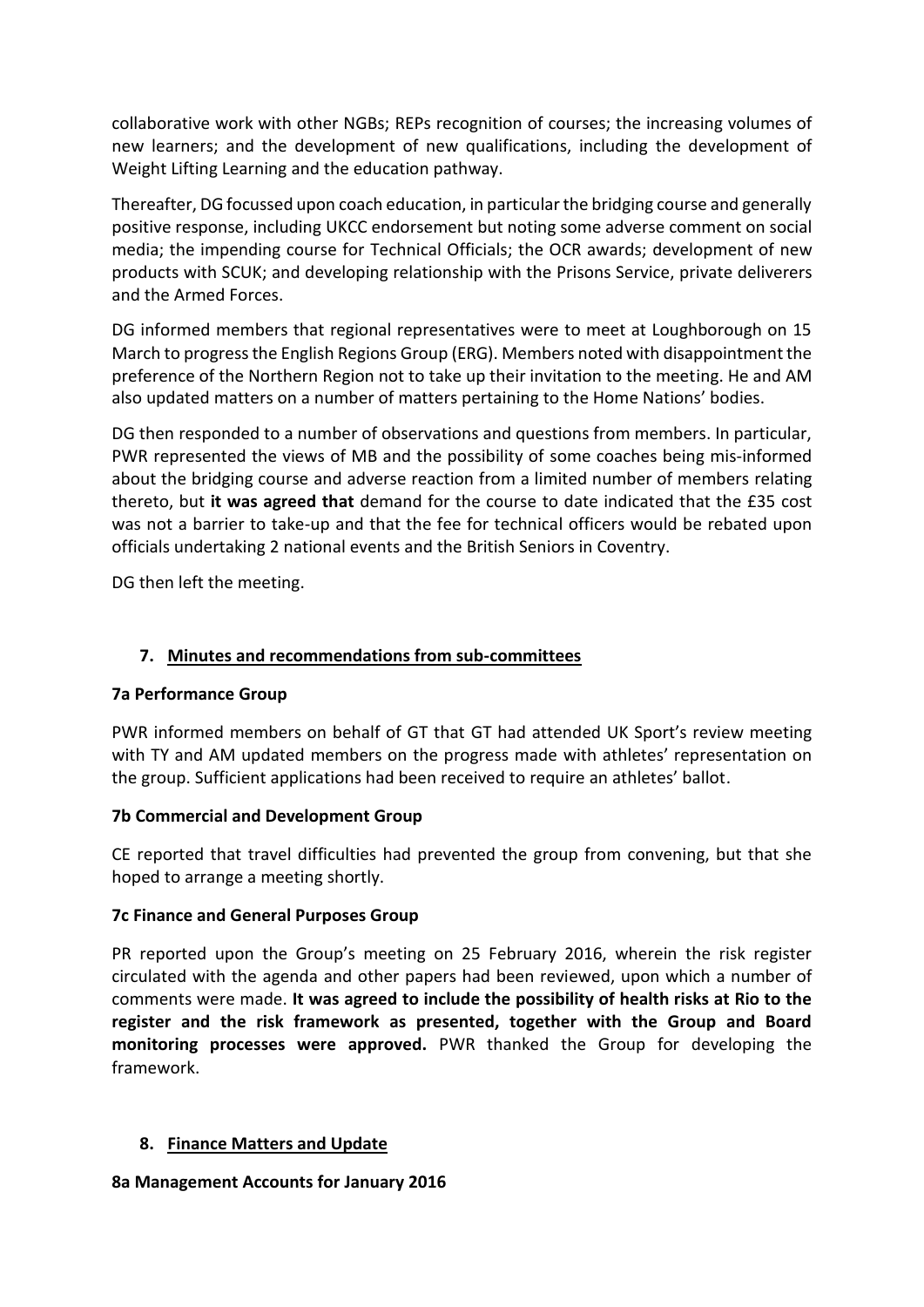MM referred to the papers circulated previously, the summary income and expenditure accounts to 31 January 2016 inclusive of various slides presented to members at the meeting. Following improved performance, likely to be built upon in February and that the company was on target to achieve budgeted surplus by the year-end. PWR stressed the achievement that this would represent given the costs incurred in defending the sport against contentious actions by a member in 2014.

Members noted the position.

## **8b Forward budget for 2016/17**

MM presented the draft budget for 2016/2017, outlining the cautious assumptions given the uncertainty of the new strategy that seemed likely to be adopted by Sport England. A discussion ensued, following which **the budget for the year commencing 1 April 2016 was approved.** 

#### **9. Risk register**

Dealt with under 7c above.

#### **10. CEO's update**

AM referred to his comprehensive report circulated previously, most of which was for information only, but drawing members' attention in particular to meetings with the IWF, EWF and IPC. Following AM's detailed review of candidates, **AM was authorised to cast BWL's vote for the candidate preferred at the EWF Congress in April. AM was also authorised to continue to represent BWL at the BOA and BPA.**

The complaints log and the continuing matter with one complainant was noted, upon which DK provided a commentary.

## **11. Chairman's update**

PWR referred to the papers circulated previously for information. He undertook to secure a speaker for the next meeting.

## **12. Any Other Business**

PR reminded members of the need to undertake an annual performance review of the Chair and undertake to coordinate the exercise, for which he received the thanks of members.

## **13. Date of next Meeting**

The next meeting will be 10 June 2016 at the Ricoh Stadium, Coventry.